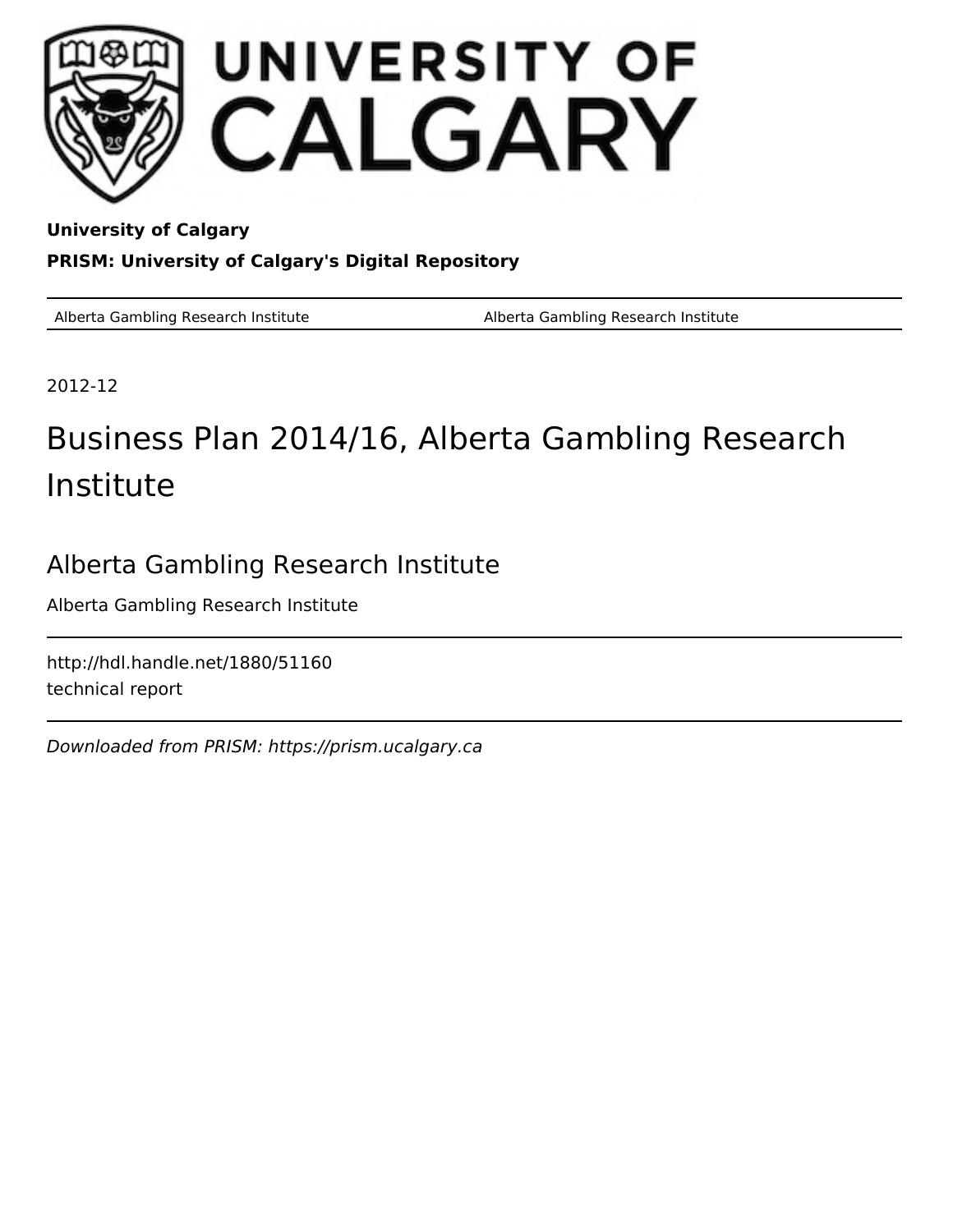### **The Alberta Gambling Research Institute**

## **2014/16 Business Plan**

#### **Introduction**

The Alberta Gambling Research Institute is a consortium of the Universities of Alberta, Calgary, and Lethbridge. Its mandate, as determined in an agreement with the Alberta Ministry of Finance, is to support academic research related to gambling, and it seeks to achieve this mandate through:

- sponsoring research into specific investigator-initiated and stakeholder-identified priorities,
- building research capacity at the partner universities,
- organizing colloquia and conference events, and
- disseminating information via the library and resource service program and other publication mechanisms, both print and electronic (www.abgamblinginstitute.ualberta.ca).

Collaboration among Alberta's principal research universities (University of Alberta, University of Calgary, and University of Lethbridge) provides the Institute with considerable versatility and the opportunity to match research expertise with specific projects. The Institute also fosters interdisciplinary and inter-university research both provincially and internationally. The Institute is an entity which links policy-makers, regulators, community organizations, the gambling industry, other major stakeholders, and the general public to improve the understanding gambling behaviors.

Principal funding, in the amount of \$1.5M annually is received from the Alberta Government through the Alberta Lottery Fund and is administered by the Alberta Gaming and Liquor Commission under a five year funding agreement (April 1, 2011 to March 31, 2016). Appended to the Funding Agreement is a *Memorandum of Agreement* , an undertaking signed by the Partner Universities which sets out the operating rules for the Institute. Another important guiding document to the Institute's planning is the annually updated *Stakeholder Priority Action Plan* (Appendix A of this document).

The operational/administrative hub for the Institute is located on the University of Alberta campus (8909S HUB Mall) and is staffed by a full-time Executive Director and an Administrative Assistant. A part-time Research Director is located at the U of Calgary and a full-time Librarian & Information Specialist at the University of Lethbridge.

#### **Alberta Gambling Research Institute Governance**

The Institute is governed and managed by a Board that consists of two Directors appointed by and from each partner University, an external appointee (appointed by the Minister of Finance), and an external Board Chair appointee (by Vice-Presidents, Research). Other members may be added as agreed by the Board and/or required by funders. The Executive Director serves in a non-voting *ex officio* capacity. The Research Director (as of January 1, 2013) serves in a non-voting *ex officio* capacity. The role of the Research Director is to provide research advice to the Board and to promote and develop collaborative research arrangements provincially, nationally, and internationally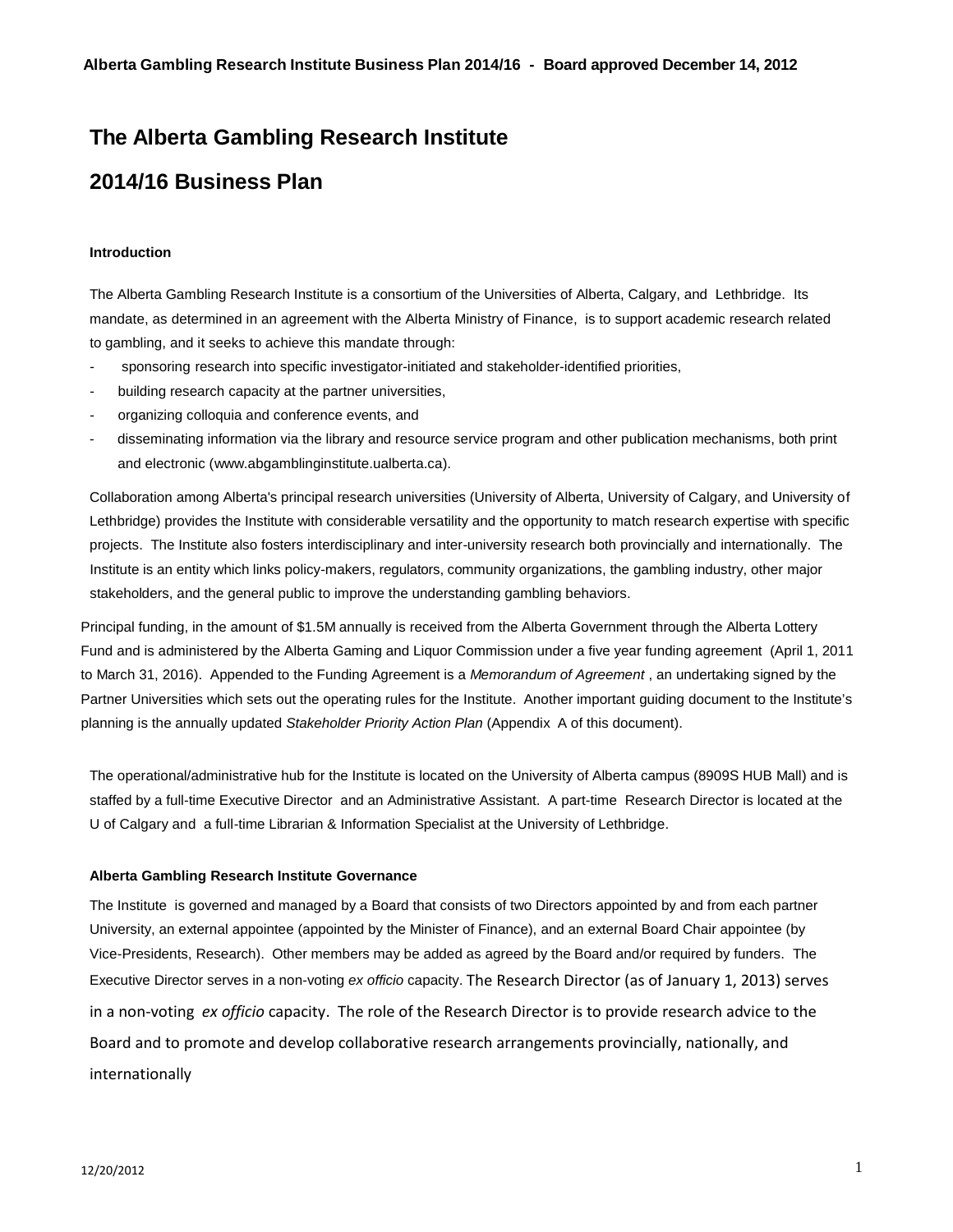#### **Partner Universities**

The Partner Universities that comprise the Alberta Gambling Research Institute are the University of Alberta, University of Calgary, and University of Lethbridge. In addition to promoting specific research initiatives, each university engages a university research coordinator whose primary responsibility is to identify and stimulate interest in gambling research and to promote interdisciplinary as well as cross-university and external collaborative arrangements on behalf of the Institute. Support for capacity- building includes funding faculty positions and research assistantships, providing graduate and doctoral level student scholarships and research allowances, sponsoring visiting scholars, and contributing to research development costs.

#### **Vision**

#### **To maximize the benefits while minimizing the negative impacts of gambling**

#### **Mission**

To facilitate evidence-based broad research that informs gambling public policy and educates Albertans and the wider audience about the effects of gambling.

#### **The Values of the Institute**

- Independent and excellent multi-disciplinary research
- Evidence-based knowledge and information
- **Collaboration**
- Accountability and informing public policy

#### **Goals**:

- To encourage, foster, and solicit research to better understand the role and impacts of gambling on the individual and society
- To ensure that research is collaborative and has stakeholder support
- To support the development of research capacities across broad research disciplines
- To contribute to making research findings accessible, useful and applied

#### **Core businesses:**

Since its inception, the purposes and core businesses of the Institute have remained relatively constant, albeit with some shifts in program emphasis and specific research focus. Increasingly, through consultation and developing affiliations with stakeholders there has been a migration toward collaborative undertakings, provincially, nationally, and internationally.

The Institute has four core businesses:

- 1. Develop and promote gambling-related research and disseminate results;
- 2. Develop and sustain gambling-related research infrastructure;
- 3. Establish and encourage national and international gambling-related research linkages; and,
- 4. Establish and efficiently conduct gambling-related research administration.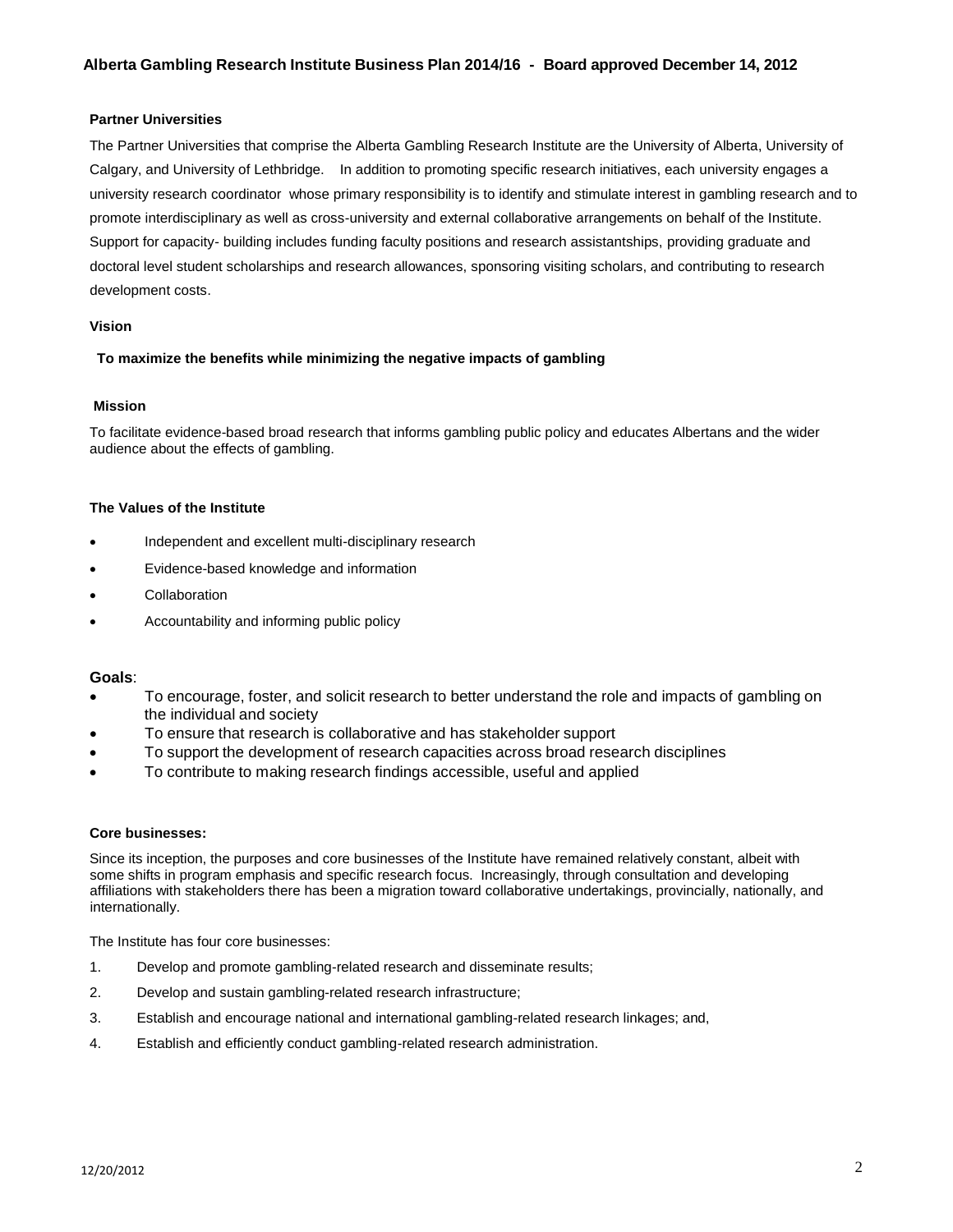#### *Core business #1: Develop and promote gambling-related research programs and disseminate results*

The Institute's purpose is to produce research findings that can be used to frame and implement both effective decisionmaking relating to gambling and gambling practices and, more generally, to expand the depth and breadth of research knowledge about gambling.

| Goal                                                                                                                                                                                                                                               | <b>Key Strategies</b>                                                                                                                                                                                                                                                                                                                                                                                                                                                                                                                                                                                                                                                                                                                                                                                                                                                                                                                                                                                                                                                                    |
|----------------------------------------------------------------------------------------------------------------------------------------------------------------------------------------------------------------------------------------------------|------------------------------------------------------------------------------------------------------------------------------------------------------------------------------------------------------------------------------------------------------------------------------------------------------------------------------------------------------------------------------------------------------------------------------------------------------------------------------------------------------------------------------------------------------------------------------------------------------------------------------------------------------------------------------------------------------------------------------------------------------------------------------------------------------------------------------------------------------------------------------------------------------------------------------------------------------------------------------------------------------------------------------------------------------------------------------------------|
| 1.1 To conduct leading-edge research into all<br>aspects of participation in gambling<br>1.2 To increase visibility of gambling-related<br>academic research in Alberta<br>1.3 To translate the knowledge acquired from the<br>conduct of research | Facilitate and oversee the conduct of<br>academic research into stakeholder<br>identified key priority areas (see Appendix<br>A: Stakeholder Priority Action Plan)<br>Provide opportunities and support for new<br>$\bullet$<br>scholars to conduct research in this field<br>Promote and support interdisciplinary/inter-<br>$\bullet$<br>organizational research across all disciplines<br>Uphold peer review practices that<br>$\bullet$<br>ensure the highest quality of research<br>Present evidence-based findings and research<br>$\bullet$<br>outcomes to a wide audience (lay and expert)<br>through various knowledge transfer processes<br>Encourage researchers to publish and promote<br>their research and to make it accessible to<br>varied stakeholder audiences<br>Encourage publication of Institute-<br>٠<br>sponsored research in peer-reviewed<br>journals<br>Develop and utilize the Research Director<br>$\bullet$<br>role to fulfill the research objectives<br>Support researcher-to-researcher link<br>within, among, and outside the Partner<br>Universities |

- $\triangleright$  Impact of international gambling research published by AGRI supported researchers
- $\triangleright$  Percent of stakeholders who indicate AGRI has been effective in providing information on current gambling research
- $\triangleright$  Institute funded evidence-based research has a demonstrable impact on building knowledge based policies, programs, and treatment services
- Percent of funded projects that have implemented demonstrable *KT* (knowledge transfer/knowledge translation) strategies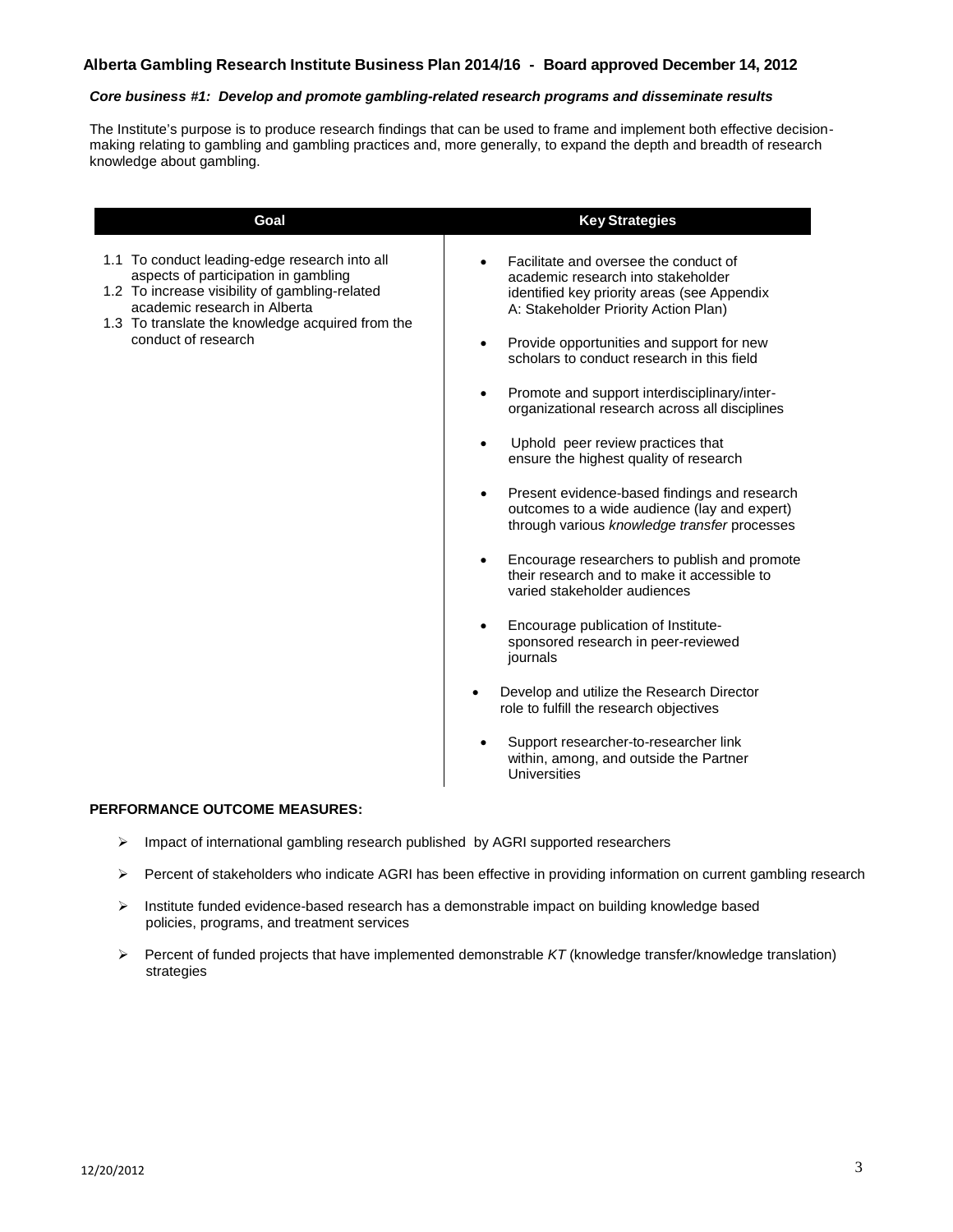#### *Core business #2: Develop and sustain a gambling-related research infrastructure*

The Institute has a research coordinators at each Partner University. Their purpose is to identify research opportunities, stimulate faculty interest, and support interdisciplinary and collaborative initiatives. Each coordinator liaises with other researchers and the Institute's administrative hub. Through a range of initiatives and research affiliations, the Partner Universities continuously develop gambling research capacity in Alberta.

The Institute Library Collections and Clearinghouse program, overseen by the Institute Librarian (with complementary librarian assistance at each of the other Institute Universities), coordinates inter-university and external library reference and information services, collection development, library liaison activities and website currency.

|               | Goal                                                                                                                       | <b>Key Strategies</b>                                                                                                      |
|---------------|----------------------------------------------------------------------------------------------------------------------------|----------------------------------------------------------------------------------------------------------------------------|
| 2.1           | To increase the capacity to undertake<br>gambling-related research at each of the<br><b>Partner Universities</b>           | Ensure Institute presence and<br>representation at each of the Institute<br>Universities                                   |
| $2.2^{\circ}$ | To develop broad-based research capacity<br>(with particular reference to addressing<br>stakeholder identified priorities) | Provide developmental opportunities for new<br>scholars (e.g. scholarships, small grant                                    |
| 2.3           | To provide comprehensive library<br>resource support                                                                       | program, presentation opportunities, etc.)                                                                                 |
|               |                                                                                                                            | Identify collaborative gambling-related<br>research opportunities                                                          |
|               |                                                                                                                            | Maintain tri-university library liaison                                                                                    |
|               |                                                                                                                            | Provide access to a comprehensive<br>collection of print and electronic research<br>materials related to gambling research |
|               |                                                                                                                            | Maintain website currency                                                                                                  |

- $\triangleright$  Ability to address 'research gaps' in stakeholder identified high priority areas
- $\triangleright$  User satisfaction with service provided by Librarian/Information Specialist and library resources
- $\triangleright$  User satisfaction with Institute website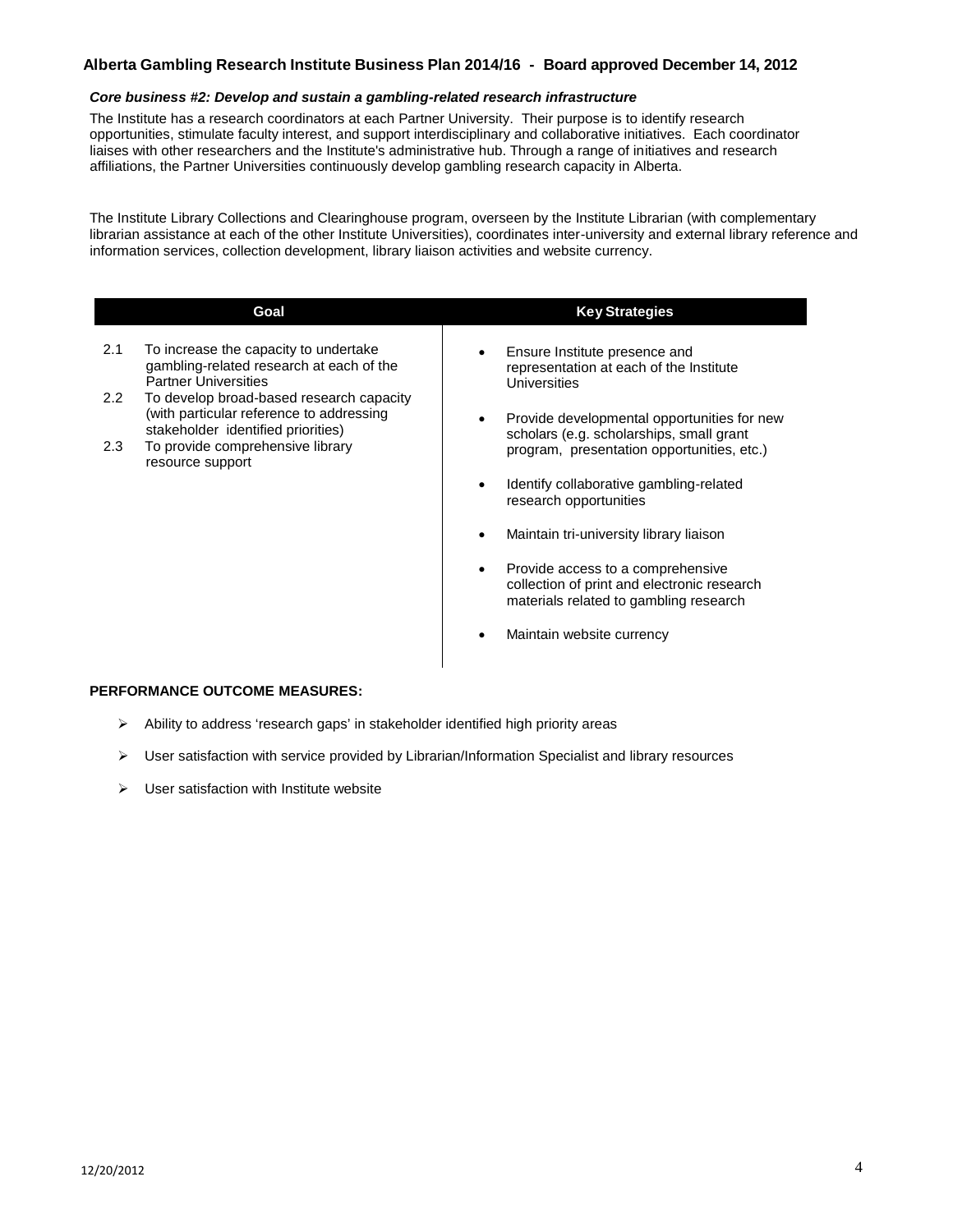#### *Core Business #3: Establish and encourage national and international gambling-related research linkages*

The Alberta Gambling Research Institute is committed to achieving national and international recognition for its role in building the knowledge base in gambling-related research.

|     | Goal                                                                                                                                              | <b>Key Strategies</b>                                                                                                                                                                                                                                                                                                                                                                                                                                                                                                                                                                                                                                                                                                                                                                                                                                                                             |  |
|-----|---------------------------------------------------------------------------------------------------------------------------------------------------|---------------------------------------------------------------------------------------------------------------------------------------------------------------------------------------------------------------------------------------------------------------------------------------------------------------------------------------------------------------------------------------------------------------------------------------------------------------------------------------------------------------------------------------------------------------------------------------------------------------------------------------------------------------------------------------------------------------------------------------------------------------------------------------------------------------------------------------------------------------------------------------------------|--|
| 3.1 | To forge strong collaborative links with<br>national and international scholars and<br>organizations involved in gambling<br>research and studies | Engage the services of outstanding academic<br>peer reviewers from outside Alberta<br>Identify, initiate, and develop mutually<br>$\bullet$<br>beneficial national and international<br>collaborative research initiatives<br>Host regular gambling research conferences<br>stakeholder identified issues in Alberta that<br>give special consideration to topics identified<br>as having priority by stakeholders<br>Present workshops on gambling-related<br>research<br>Participate in national and international<br>$\bullet$<br>conferences to ensure Alberta-based<br>research is presented and the Institute<br>profile is promoted<br>Develop awards of recognition for gambling<br>research<br>Communicate role of Institute and<br>contribution of sponsored research<br>Sponsor, organize, and support conferences,<br>symposia, and colloquia as<br>forums for communicating research |  |

- International and inter-organizational groups undertaking collaborative opportunities with the Institute
- $\triangleright$  Percent of affiliates providing positive feedback on their involvement with the Institute
- $\triangleright$  Percent of research projects with joint funding by Institute as well as other granting agencies